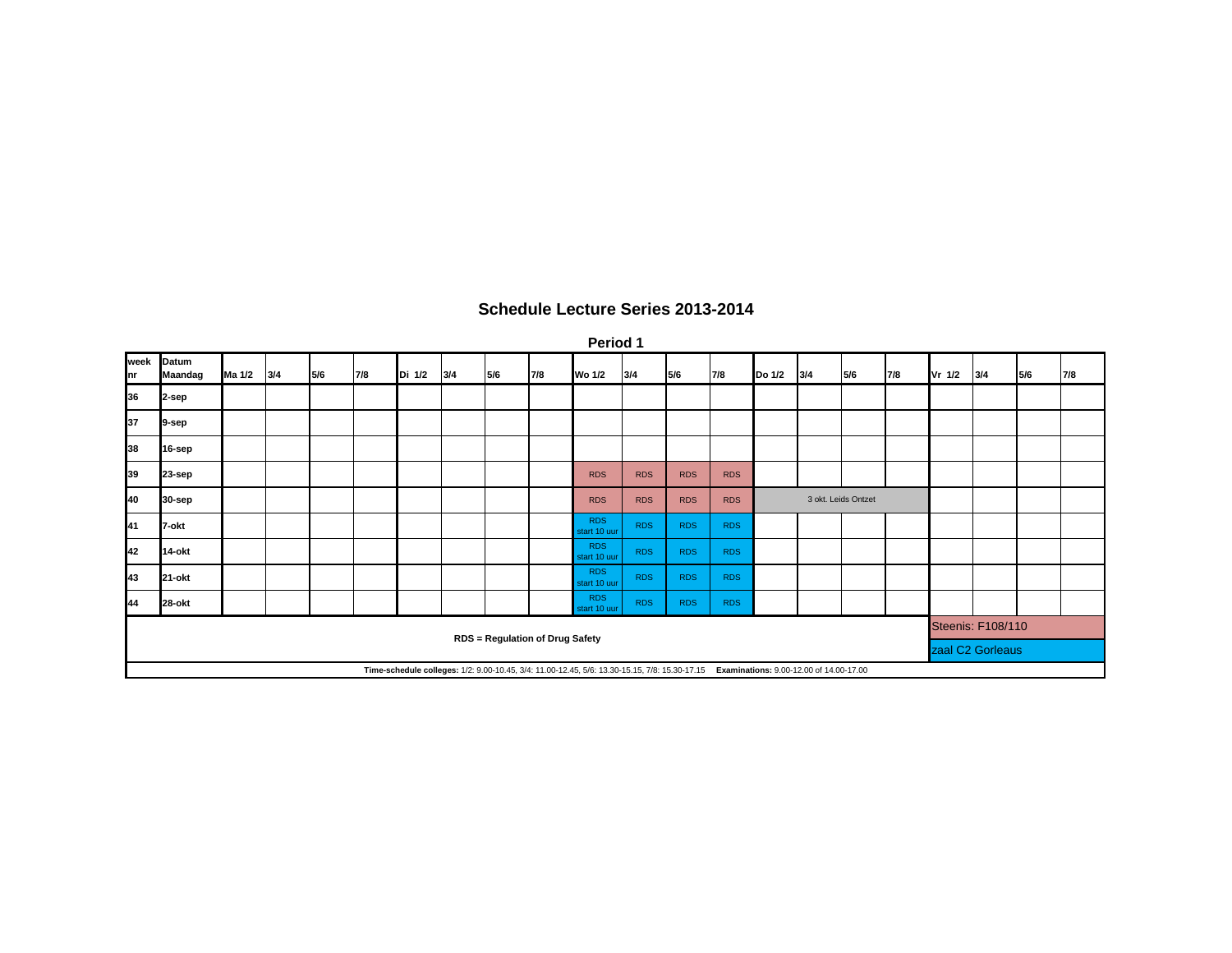**Period 2**

| week<br>Inr | Datum<br>Maandag                                                                                                                                                                                             | Ma 1/2                | 3/4               | 5/6           | 7/8 | Di 1/2            | 3/4                   | 5/6 | 7/8     | Wo 1/2        | 3/4           | 5/6                               | 7/8     | Do 1/2        | 3/4               | 5/6   | 7/8           | Vr 1/2                                         | 3/4                   | 5/6         | 7/8        |  |
|-------------|--------------------------------------------------------------------------------------------------------------------------------------------------------------------------------------------------------------|-----------------------|-------------------|---------------|-----|-------------------|-----------------------|-----|---------|---------------|---------------|-----------------------------------|---------|---------------|-------------------|-------|---------------|------------------------------------------------|-----------------------|-------------|------------|--|
| 45          | 4-nov                                                                                                                                                                                                        |                       | SC start 8.30 uur |               |     | SC start 8.30 uur |                       |     |         |               |               | <b>EXAM RDS:</b><br>Steenis E005! |         |               | SC start 8.30 uur |       |               | SC start 8.30 uur                              |                       |             |            |  |
| 46          | 11-nov                                                                                                                                                                                                       |                       |                   |               |     |                   |                       |     |         |               |               |                                   |         |               |                   |       |               |                                                |                       |             |            |  |
| 47          | 18-nov                                                                                                                                                                                                       |                       |                   |               |     |                   |                       |     |         |               |               |                                   |         |               |                   |       |               |                                                |                       |             |            |  |
| 48          | 25-nov                                                                                                                                                                                                       | $\mathsf{AS}^{\star}$ | AS*               |               |     | AS*               | $\mathsf{AS}^{\star}$ |     |         | AS*           | AS*           |                                   |         | AS*           | AS*               |       |               | $AS^*$                                         | $\mathsf{AS}^{\star}$ |             |            |  |
| 49          | 2-dec                                                                                                                                                                                                        | <b>BMS</b>            | <b>BMS</b>        |               |     | <b>BMS</b>        | <b>BMS</b>            |     |         |               |               |                                   |         | <b>BMS</b>    |                   |       |               | <b>BMS</b>                                     | <b>BMS</b>            | <b>BMS</b>  | <b>BMS</b> |  |
| 50          | 9-dec                                                                                                                                                                                                        | <b>BMS</b>            | <b>BMS</b>        |               |     | <b>BMS</b>        |                       |     |         | <b>BMS</b>    | <b>BMS</b>    |                                   |         |               | <b>EXAM AS</b>    |       |               | <b>BMS</b>                                     | <b>BMS</b>            | <b>BMS</b>  | <b>BMS</b> |  |
| 51          | 16-dec                                                                                                                                                                                                       | <b>EXAM BMS</b>       |                   |               |     |                   |                       |     |         |               | <b>DIES</b>   |                                   |         |               | <b>DIES</b>       |       |               |                                                |                       | <b>DIES</b> |            |  |
| 52          | 23-dec                                                                                                                                                                                                       |                       |                   | Kerstvakantie |     | Kerstvakantie     |                       |     |         |               | Kerstvakantie |                                   |         | Kerstvakantie |                   |       |               |                                                | Kerstvakantie         |             |            |  |
| 11          | 30-dec                                                                                                                                                                                                       |                       |                   | Kerstvakantie |     | Kerstvakantie     |                       |     |         | Kerstvakantie |               |                                   |         | Kerstvakantie |                   |       | Kerstvakantie |                                                |                       |             |            |  |
| I2          | 6-jan                                                                                                                                                                                                        |                       |                   |               |     |                   |                       |     |         |               |               |                                   |         |               |                   |       |               |                                                |                       |             |            |  |
| 3           | 13-jan                                                                                                                                                                                                       |                       |                   | CPA***        |     |                   | CPA***                |     |         |               | CPA***        |                                   |         |               | CPA***            |       |               | CPA***                                         |                       |             |            |  |
| 14          | 20-jan                                                                                                                                                                                                       |                       |                   | CPA***        |     |                   | CPA***                |     |         |               | CPA***        |                                   |         |               | CPA***            |       |               | <b>EXAM CPA: type and time to be announced</b> |                       |             |            |  |
| 5           | 27-jan                                                                                                                                                                                                       | $MD***$               |                   |               |     | $MD***$           |                       |     | $MD***$ |               |               |                                   | $MD***$ |               |                   | MD*** |               |                                                |                       |             |            |  |
|             | AS = Atheroslerosis; BMS = Bioanalytical Mass Spectrometry; CPA = A clinical pharmacologist approach to type 2 diabetes, MD = Metabolic disorders: From molecular mechanisms to Metabolomics and back ; SC = |                       |                   |               |     |                   |                       |     |         |               |               |                                   |         |               |                   |       |               |                                                |                       |             |            |  |

**Scientific Conduct**

**\* Lectures in the 'Van Steenis' building, room E005; \*\*\*: timetable to be announced on Blackboard!**

**Time-schedule colleges:** 1/2: 9.00-10.45, 3/4: 11.00-12.45, 5/6: 13.30-15.15, 7/8: 15.30-17.15 **Examinations:** 9.00-12.00 of 14.00-17.00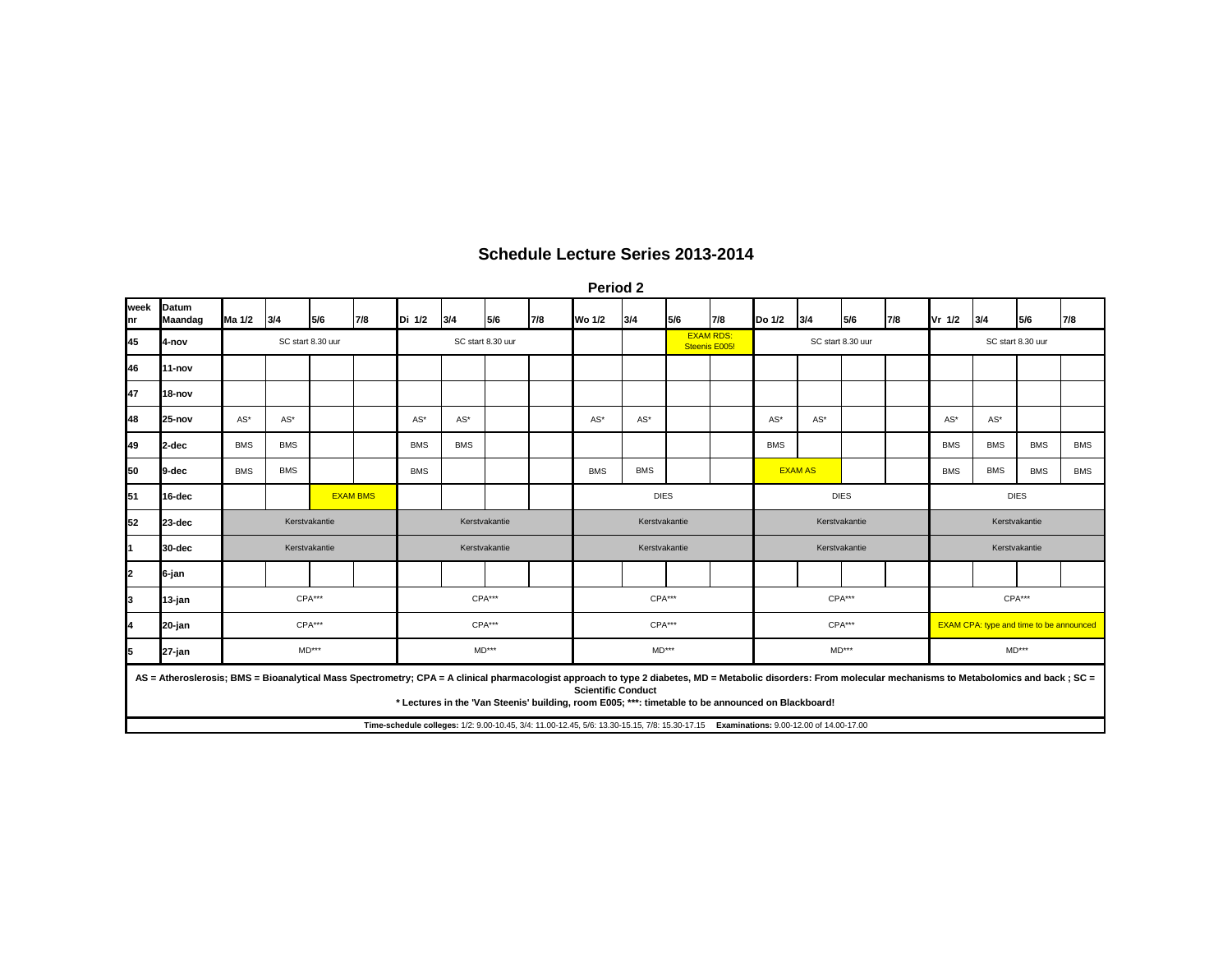| Period 3 |  |
|----------|--|
|----------|--|

| week<br>Inr | Datum<br>Maandag                                                                                                                                                                                                                                                                                                  | Ma 1/2 | 3/4     | 5/6     | 7/8 | Di 1/2  | 3/4             | 5/6 | 7/8 | <b>Wo 1/2</b> | 3/4         | 5/6                     | 7/8 | Do 1/2 | 3/4     | 5/6                   | 7/8 | Vr 1/2                                        | 3/4 | 5/6                                           | 7/8 |  |
|-------------|-------------------------------------------------------------------------------------------------------------------------------------------------------------------------------------------------------------------------------------------------------------------------------------------------------------------|--------|---------|---------|-----|---------|-----------------|-----|-----|---------------|-------------|-------------------------|-----|--------|---------|-----------------------|-----|-----------------------------------------------|-----|-----------------------------------------------|-----|--|
| 6           | 3-feb                                                                                                                                                                                                                                                                                                             |        | $MD***$ |         |     | $MD***$ |                 |     |     | $MD***$       |             |                         |     |        | $MD***$ |                       |     | <b>EXAM MD: type and time to be announced</b> |     |                                               |     |  |
| 7           | 10-feb                                                                                                                                                                                                                                                                                                            |        |         |         |     |         |                 |     |     | <b>MMCD</b>   | <b>MMCD</b> |                         |     |        |         |                       |     |                                               |     |                                               |     |  |
| 8           | 17-feb                                                                                                                                                                                                                                                                                                            |        |         |         |     |         |                 |     |     | <b>MMCD</b>   | <b>MMCD</b> |                         |     |        |         |                       |     |                                               |     |                                               |     |  |
| l9          | 24-feb                                                                                                                                                                                                                                                                                                            | PPM    | PPM     |         |     | PPM     | PPM             |     |     | <b>MMCD</b>   | <b>MMCD</b> |                         |     | PPM    | PPM     | PPM                   | PPM | PPM                                           | PPM | PPM                                           | PPM |  |
| 10          | <b>13-mrt</b>                                                                                                                                                                                                                                                                                                     | PPM    | PPM     | PPM     | PPM | PPM     | PPM             |     |     | <b>MMCD</b>   | <b>MMCD</b> |                         |     | PPM    | PPM     | PPM                   | PPM | PPM                                           | PPM | PPM                                           | PPM |  |
| 11          | 10-mrt                                                                                                                                                                                                                                                                                                            | PPM    | PPM     | PPM     | PPM | PPM     | PPM             | PPM | PPM | <b>MMCD</b>   | <b>MMCD</b> | <b>BETA BANEN MARKT</b> |     |        |         | <b>KNMP MASTERDAG</b> |     |                                               |     |                                               |     |  |
| 12          | 17-mrt                                                                                                                                                                                                                                                                                                            |        |         |         |     |         | <b>EXAM PPM</b> |     |     | <b>MMCD</b>   | <b>MMCD</b> |                         |     |        | $JJ***$ |                       |     | $JJ***$                                       |     |                                               |     |  |
| 13          | 24-mrt                                                                                                                                                                                                                                                                                                            |        |         | $JJ***$ |     |         | $JJ***$         |     |     | <b>MMCD</b>   | <b>MMCD</b> |                         |     |        | $JJ***$ |                       |     | $JJ***$                                       |     |                                               |     |  |
| 14          | 31-mrt                                                                                                                                                                                                                                                                                                            |        |         | $JJ***$ |     | $JJ***$ |                 |     |     | <b>MMCD</b>   | <b>MMCD</b> |                         |     |        | $JJ***$ |                       |     | $JJ***$                                       |     |                                               |     |  |
| 15          | 7-apr                                                                                                                                                                                                                                                                                                             |        |         |         |     |         |                 |     |     |               |             |                         |     |        |         |                       |     |                                               |     | <b>EXAM JJ: type and time to be announced</b> |     |  |
|             | MMCD = Molecular Mechanisms of Cell death; PPM = Pharmacokinetic Pharmacodynamic Modelling; JJ = caput Jos Jonkers (NKI)<br>*** details to be announced on Blackboard<br>Examinations: 9.00-12.00 of 14.00-17.00<br>Time-schedule colleges: 1/2: 9.00-10.45, 3/4: 11.00-12.45, 5/6: 13.30-15.15, 7/8: 15.30-17.15 |        |         |         |     |         |                 |     |     |               |             |                         |     |        |         |                       |     |                                               |     |                                               |     |  |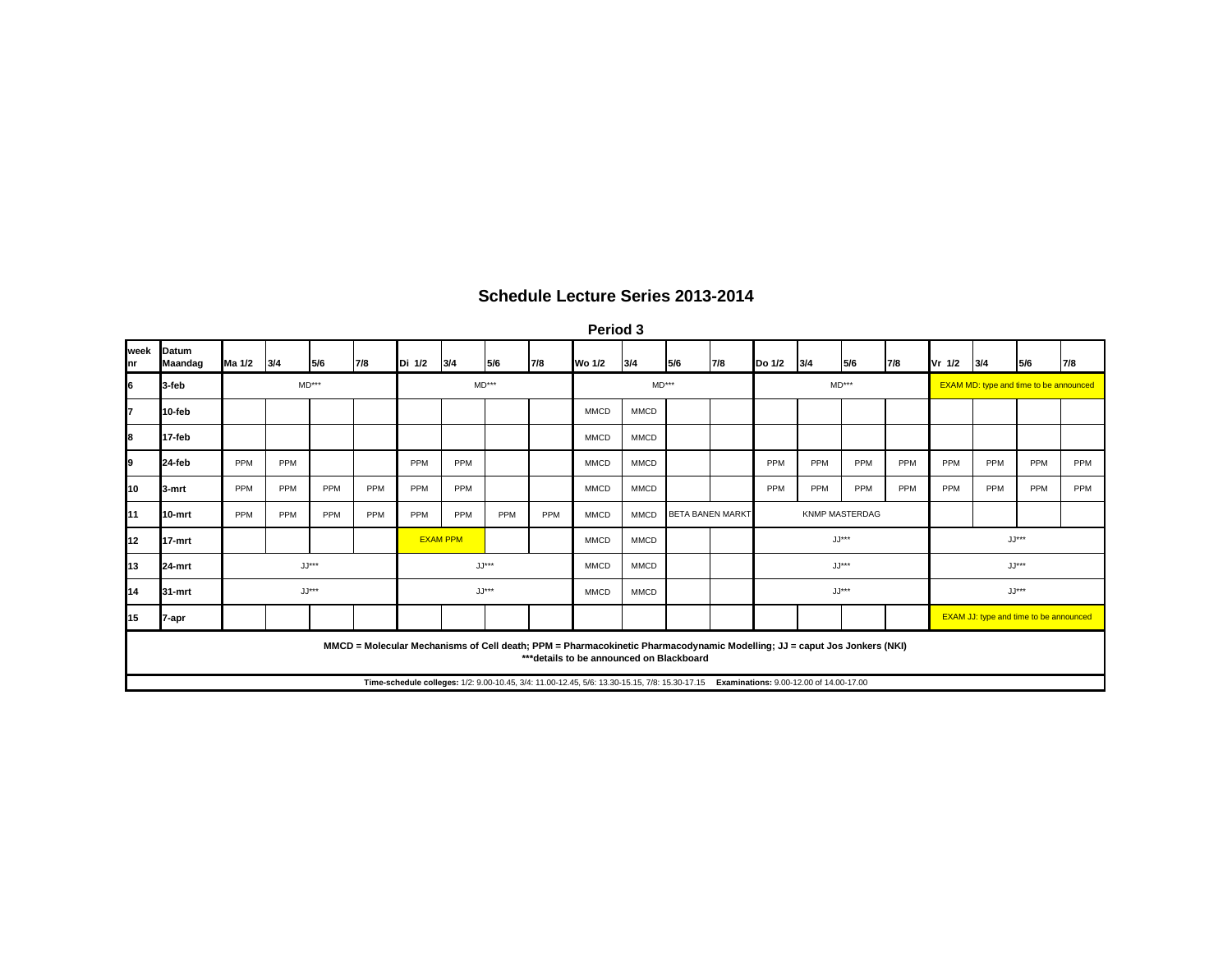**Period 4**

| week<br>Inr | Datum<br>Maandag | Ma 1/2         | 3/4             | 5/6                               | 7/8 | Di 1/2                        | 3/4        | 5/6       | 7/8       | Wo 1/2                                                                                                                                                                  | 3/4       | 5/6       | 7/8 | Do 1/2            | 3/4        | 5/6       | 7/8           | Vr 1/2            | 3/4       | 5/6       | 7/8       |
|-------------|------------------|----------------|-----------------|-----------------------------------|-----|-------------------------------|------------|-----------|-----------|-------------------------------------------------------------------------------------------------------------------------------------------------------------------------|-----------|-----------|-----|-------------------|------------|-----------|---------------|-------------------|-----------|-----------|-----------|
| 16          | 14-apr           |                |                 |                                   |     |                               |            |           |           | <b>EXAM MMCD</b>                                                                                                                                                        |           |           |     |                   |            |           | Goede Vrijdag |                   |           |           |           |
| 17          | 21-apr           |                | 2de Paasdag     |                                   |     | SC start 8.30 uur             |            |           |           | SC start 8.30 uur                                                                                                                                                       |           |           |     | SC start 8.30 uur |            |           |               | SC start 8.30 uur |           |           |           |
| 18          | 28-apr           |                |                 | <b>MIDDAG</b><br><b>SYMPOSIUM</b> |     |                               |            |           |           |                                                                                                                                                                         |           |           |     |                   |            |           |               |                   |           |           |           |
| 19          | 5-mei            | Bevrijdingsdag |                 |                                   |     |                               |            |           |           |                                                                                                                                                                         |           |           |     |                   |            |           |               |                   |           |           |           |
| 20          | 12-mei           | DD             | DD              | DD                                | DD  | DD                            | <b>DD</b>  | <b>DD</b> | <b>DD</b> | DD                                                                                                                                                                      | <b>DD</b> | <b>DD</b> | DD  | <b>DD</b>         | <b>DD</b>  | <b>DD</b> | <b>DD</b>     | <b>DD</b>         | <b>DD</b> | <b>DD</b> | <b>DD</b> |
| 21          | 19-mei           | DD             | DD              | DD                                | DD  | DD                            | DD         | DD        | DD        | DD                                                                                                                                                                      | <b>DD</b> | DD        | DD  | DD                | DD         | DD        | DD            | <b>DD</b>         | DD        | DD        | <b>DD</b> |
| 22          | 26-mei           |                |                 |                                   |     | <b>BBB</b> start<br>10.00 uur | <b>BBB</b> |           |           |                                                                                                                                                                         |           |           |     |                   | Hemelvaart |           |               |                   |           |           |           |
| 23          | 2-jun            |                | $CAS***$        |                                   |     | <b>BBB</b> start<br>10.00 uur | <b>BBB</b> |           |           | CAS***                                                                                                                                                                  |           |           |     | CAS***            |            |           |               |                   | CAS***    |           |           |
| 24          | 9-jun            |                | 2de Pinksterdag |                                   |     | <b>BBB</b> start<br>10.00 uur | <b>BBB</b> |           |           | <b>CAS***</b>                                                                                                                                                           |           |           |     | CAS***            |            |           |               | <b>CAS***</b>     |           |           |           |
| 25          | 16-jun           |                | CAS***          |                                   |     | <b>BBB</b> start<br>10.00 uur | <b>BBB</b> |           |           |                                                                                                                                                                         | CAS***    |           |     | CAS***            |            |           |               | CAS***            |           |           |           |
| 26          | 23-jun           |                |                 |                                   |     | <b>BBB</b> start<br>10.00 uur | <b>BBB</b> |           |           |                                                                                                                                                                         |           |           |     |                   |            |           |               |                   |           |           |           |
| 27          | 30-jun           |                |                 |                                   |     | <b>BBB</b> start<br>10.00 uur | <b>BBB</b> |           |           |                                                                                                                                                                         |           |           |     |                   |            |           |               | <b>EXAM BBB</b>   |           |           |           |
|             |                  |                |                 |                                   |     |                               |            |           |           | BBB = Blood Brain Barrier; CAS = Cell adhesion signaling in health and disease; DD = Drug Delivery<br>*** detailed schedule and exam date to be announced on Blackboard |           |           |     |                   |            |           |               |                   |           |           |           |
|             |                  |                |                 |                                   |     |                               |            |           |           | Time-schedule colleges: 1/2: 9.00-10.45, 3/4: 11.00-12.45, 5/6: 13.30-15.15, 7/8: 15.30-17.15 Examinations: 9.00-12.00 of 14.00-17.00                                   |           |           |     |                   |            |           |               |                   |           |           |           |